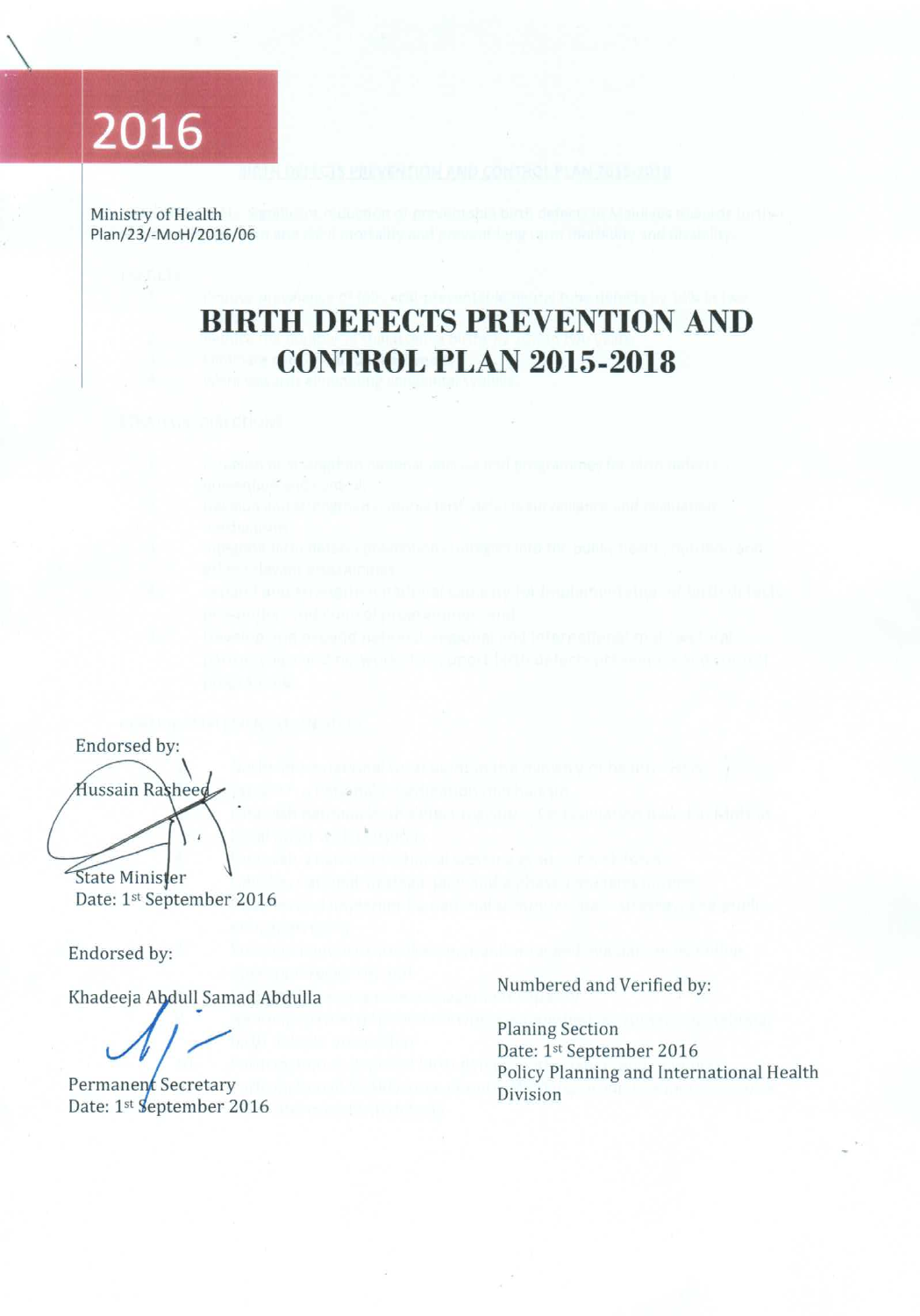#### **BIRTH DEFECTS PREVENTION AND CONTROL PLAN 2015-2018**

NATIONAL GOAL: Significant reduction of preventable birth defects in Maldives towards further reduction in new-born and child mortality and prevent long term morbidity and disability.

#### TARGETS:

- 1. Reduce prevalence of folic acid-preventable neural tube defects by 14% in two years;
- 2. Reduce the number of thalassemia births by 20% in two years;
- 3. Eliminate congenital rubella 2 years;
- 4. Work towards eliminating congenital syphilis.

### STRATEGIC DIRECTIONS

- 1. Establish or strengthen national policies and programmes for birth defects prevention and control.
- 2. Develop and strengthen national birth defects surveillance and evaluation mechanisms.
- 3. Integrate birth defects prevention strategies into the public health, nutrition and other relevant programmes.
- 4. Expand and strengthen national capacity for implementation of birth defects prevention and control programmes; and
- 5. Develop and expand national, regional and international multisectoral partnerships and networks to support birth defects prevention and control programmes

### GENERAL IMPLEMENTATION STEPS

- 1. Designate a national focal point in the ministry of health- HPA;
- 2. Establish a national coordination mechanism,
- 3. Establish national birth defect register Co-ordination based in MoH as Focal point with Hospitals
- 4. Establish a national technical working group or task force;
- 5. Develop national strategic plan and a phased implementation;-
- 6. Develop and implement a national communication strategy, and public education plans;
- 7. Plan and conduct surveillance, monitoring and evaluation, including operation research; and
- 8. Strengthen programme management capacity.
- 9. National partnerships and networks established for supporting national birth defects prevention
- 10. Participation in Regional birth defects partnerships and networks
- 11. Participation in SEARO Inter-Country Working Group to support national level efforts on birth defects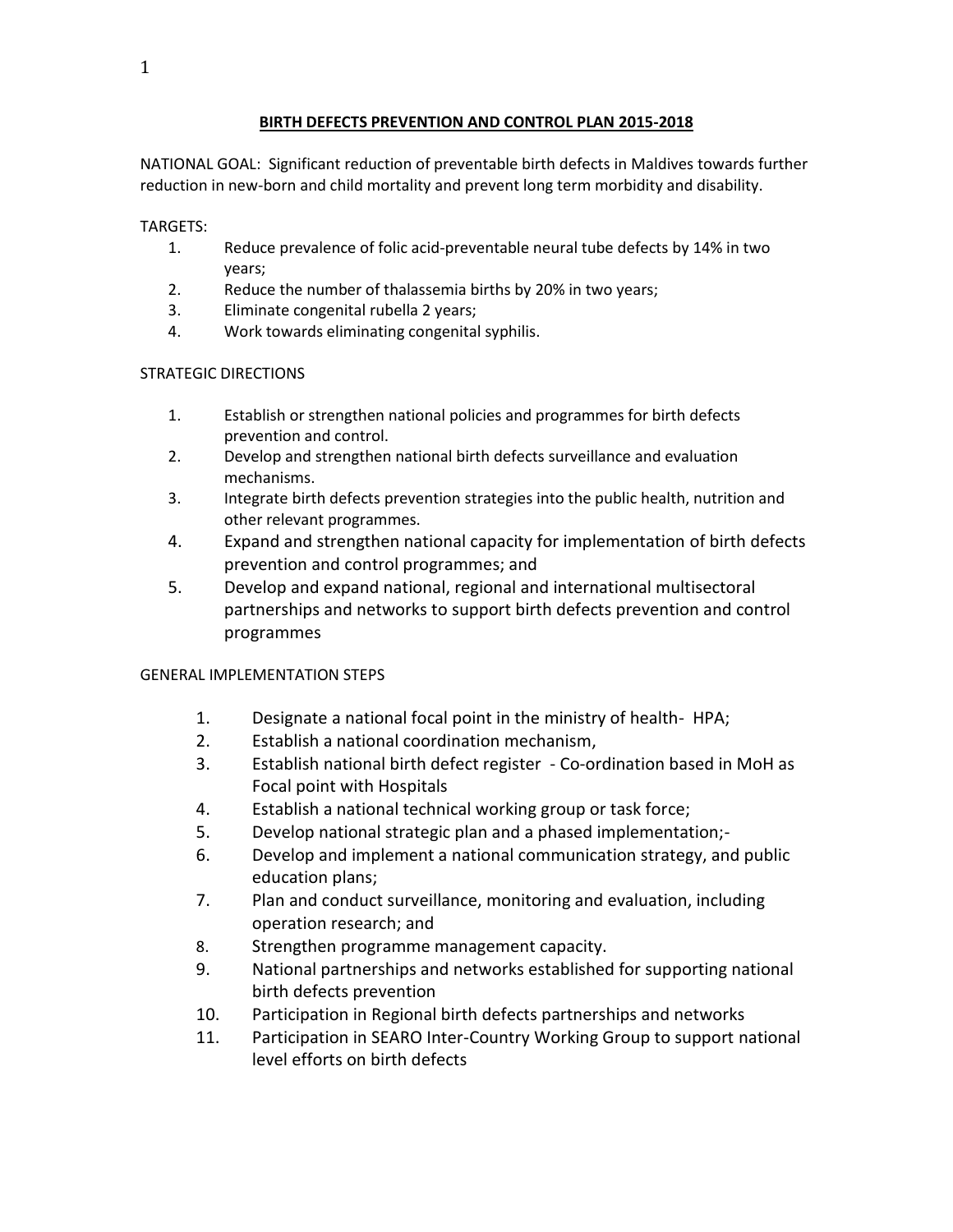| <b>MALDIVES PLAN</b>                                                    |                 |                                |                              |                      |
|-------------------------------------------------------------------------|-----------------|--------------------------------|------------------------------|----------------------|
| <b>Strategic Direction</b>                                              | 2015            | 2016                           | 2017                         | 2018                 |
|                                                                         | <b>Baseline</b> |                                |                              |                      |
| 1. Policies and programmes<br>1.1. Establish a national focal point for |                 | 1. Identify a                  |                              |                      |
|                                                                         |                 | National focal                 |                              |                      |
| birth defects prevention supported by                                   |                 |                                |                              |                      |
| appropriate multidisciplinary working                                   |                 | point                          |                              |                      |
| and/or steering groups.                                                 |                 | 2. Develop a<br>taskforce and  |                              |                      |
|                                                                         |                 | national plan for              |                              |                      |
|                                                                         |                 | prevention of                  |                              |                      |
|                                                                         |                 | birth defects in               |                              |                      |
|                                                                         |                 | collaboration                  |                              |                      |
|                                                                         |                 | with other public              |                              |                      |
|                                                                         |                 | health programs                |                              |                      |
|                                                                         |                 | with maternal                  |                              |                      |
|                                                                         |                 | and child health,              |                              |                      |
|                                                                         |                 | nutrition, non-                |                              |                      |
|                                                                         |                 | communicable                   |                              |                      |
|                                                                         |                 | disease unit,                  |                              |                      |
|                                                                         |                 | tobacco control                |                              |                      |
|                                                                         |                 | unit, sexually                 |                              |                      |
|                                                                         |                 | transmitted                    |                              |                      |
|                                                                         |                 | infections/HIV                 |                              |                      |
|                                                                         |                 | and health                     |                              |                      |
|                                                                         |                 | promotion<br>program etc., and |                              |                      |
|                                                                         |                 | other                          |                              |                      |
|                                                                         |                 | stakeholders                   |                              |                      |
|                                                                         |                 | 3. Include in plan:            |                              |                      |
|                                                                         |                 | ■ To promote                   |                              |                      |
|                                                                         |                 | Premarital                     |                              |                      |
|                                                                         |                 | counselling                    |                              |                      |
|                                                                         |                 | program through                |                              |                      |
|                                                                         |                 | courts (strengthen             |                              |                      |
|                                                                         |                 | existing session               |                              |                      |
|                                                                         |                 | with more info)                |                              |                      |
|                                                                         |                 | ■ Preconception folic          |                              |                      |
|                                                                         |                 | acid                           |                              |                      |
|                                                                         |                 | supplementation                |                              |                      |
|                                                                         |                 | health education               |                              |                      |
| 1.2. Review the existing policies and                                   |                 | Conduct 1<br>1.                | <b>Hold a National</b><br>1. | Report on<br>1.      |
| programmes                                                              |                 | National                       | stakeholders                 | policies and         |
|                                                                         |                 | stakeholders                   | meeting:                     | programmes           |
|                                                                         |                 | meeting                        | Review policies<br>2.        | Feedback loop-<br>2. |
|                                                                         |                 |                                | and                          | identify             |
|                                                                         |                 |                                | programmes                   | actions/next         |
|                                                                         |                 |                                |                              | steps /              |
|                                                                         |                 |                                |                              | opportunities        |
|                                                                         |                 |                                |                              | based on review      |
|                                                                         |                 |                                |                              | of policies and      |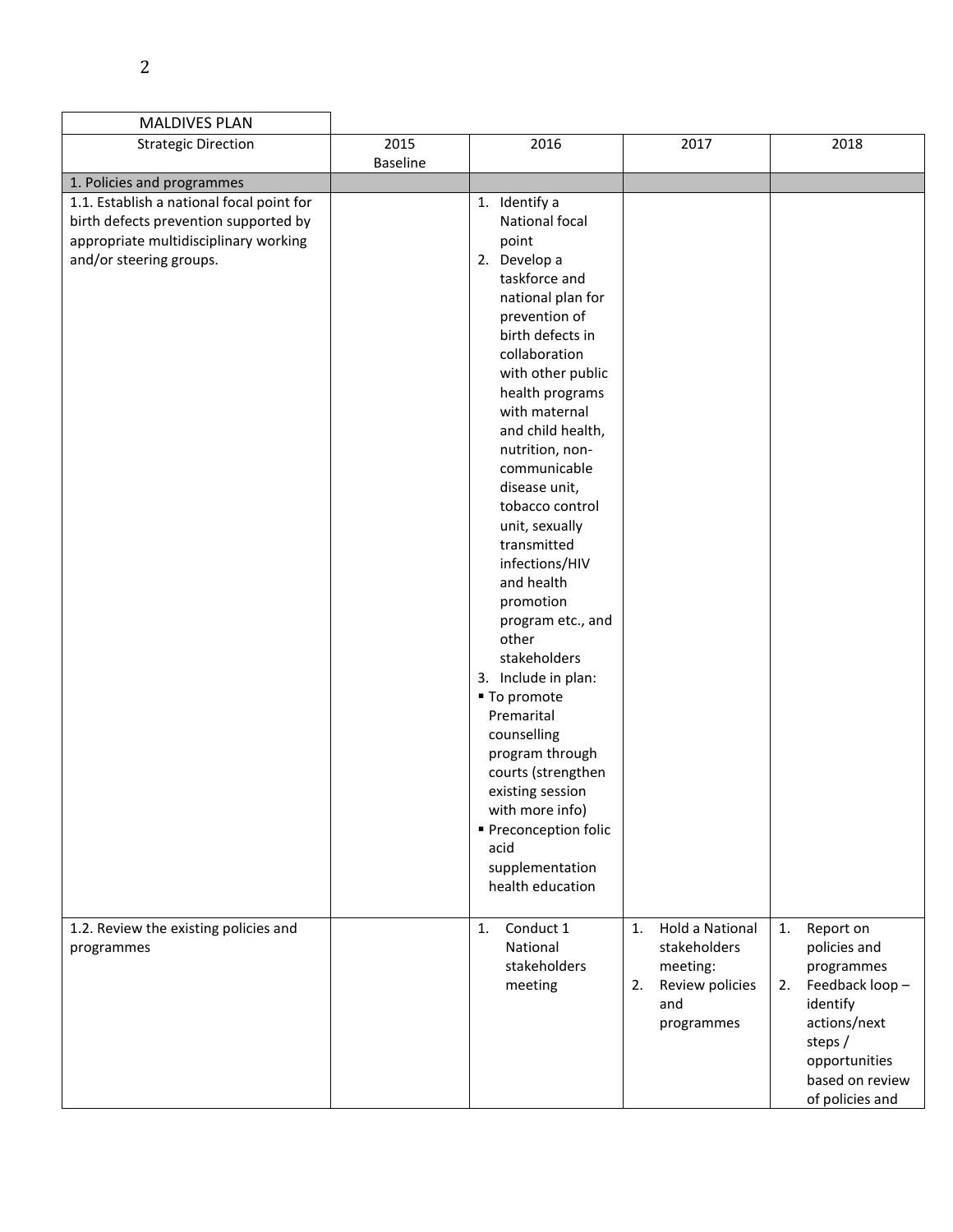|   |                                                            |                  |                                          |                      | programs |
|---|------------------------------------------------------------|------------------|------------------------------------------|----------------------|----------|
|   |                                                            |                  |                                          |                      |          |
|   |                                                            |                  |                                          |                      |          |
|   | 1.3. Develop a national strategic plan                     |                  | 1.Finalize Plan                          | 1.Continue           |          |
|   | with following elements:<br>Preconception health education |                  | 2. Launch Plan                           | Implementing the     |          |
|   | campaigns, and counselling of                              |                  |                                          | plan                 |          |
|   | women of reproductive age and                              |                  |                                          |                      |          |
|   | their families to promote healthy                          |                  | 3. Begin national<br>implementation plan |                      |          |
|   | habits that focus on avoidance of                          |                  | process                                  |                      |          |
|   | evidence-informed risk factors;                            |                  |                                          |                      |          |
| ٠ | Premarital, preconception, and                             |                  | 4.Review/include                         |                      |          |
|   | prenatal (during pregnancy)                                |                  | birth defects in the                     |                      |          |
|   | screening;                                                 |                  | program                                  |                      |          |
| ٠ | Newborn screening;                                         |                  | mandate/maternal/r                       |                      |          |
| ٠ | Advocate for legislated national                           |                  | eproductive health                       |                      |          |
|   | folic acid fortification                                   |                  | and child health                         |                      |          |
|   | Strengthen supplementation                                 |                  | strategy                                 |                      |          |
|   | programs, which may include                                |                  |                                          |                      |          |
|   | iodine, iron and other                                     |                  |                                          |                      |          |
|   | micronutrients;                                            |                  |                                          |                      |          |
| ٠ | Screening for thalassemia trait,                           |                  |                                          |                      |          |
|   | services for prenatal diagnosis and                        |                  |                                          |                      |          |
|   | termination of pregnancy if legal                          |                  |                                          |                      |          |
|   | and opted for;                                             |                  |                                          |                      |          |
| ٠ | Rubella immunization for children                          |                  |                                          |                      |          |
|   | to be continued and advocate for                           |                  |                                          |                      |          |
|   | women of childbearing age;                                 |                  |                                          |                      |          |
| ٠ | Screening for congenital syphilis;                         |                  |                                          |                      |          |
| ٠ | Treatment of birth defects as well                         |                  |                                          |                      |          |
|   | as rehabilitation services as part of                      |                  |                                          |                      |          |
|   | referral services.                                         |                  |                                          |                      |          |
|   | 1.4. Develop and implement                                 |                  | 1. Hold a national                       | 1. Finalize Strategy |          |
|   | communication strategy                                     |                  | stakeholders                             | 2.Implement          |          |
|   |                                                            |                  | meeting                                  | strategy             |          |
|   |                                                            |                  | 2. Establish a                           |                      |          |
|   |                                                            |                  | working group                            |                      |          |
|   |                                                            |                  | 3. Develop<br>awareness                  |                      |          |
|   |                                                            |                  | campaign/educati                         |                      |          |
|   |                                                            |                  | on materials                             |                      |          |
|   | 2. Surveillance & evaluation                               |                  |                                          |                      |          |
|   | 2.1 Establish and strengthen national                      | ■ Current births | Participate in<br>1.                     | Evaluate the pilot   |          |
|   | birth defects surveillance systems.                        | registered: 99%  | sub-regional                             | project              |          |
|   | Components:                                                | ■ Percentage of  | /regional                                |                      |          |
|   | Standardized, valid and                                    | deaths           | training                                 | Improve quality or   |          |
|   | comparable data on birth defects;                          | registered: Yes  | Conduct in-<br>2.                        | collection birth     |          |
| ٠ | Integration of information on birth                        | ■ Percentage of  | country training                         | defects data         |          |
|   | defects, including surveillance and                        | stillbirths      | 3.<br>Policy                             |                      |          |
|   | dedicated registries, in existing                          | registered: Yes  | endorsement to                           | Scaling up           |          |
|   | national health information                                | Registry: No     | have a birth                             |                      |          |
|   | surveys like vital registries, health                      | ■ Hospital-based | defect registry                          | Improve quality or   |          |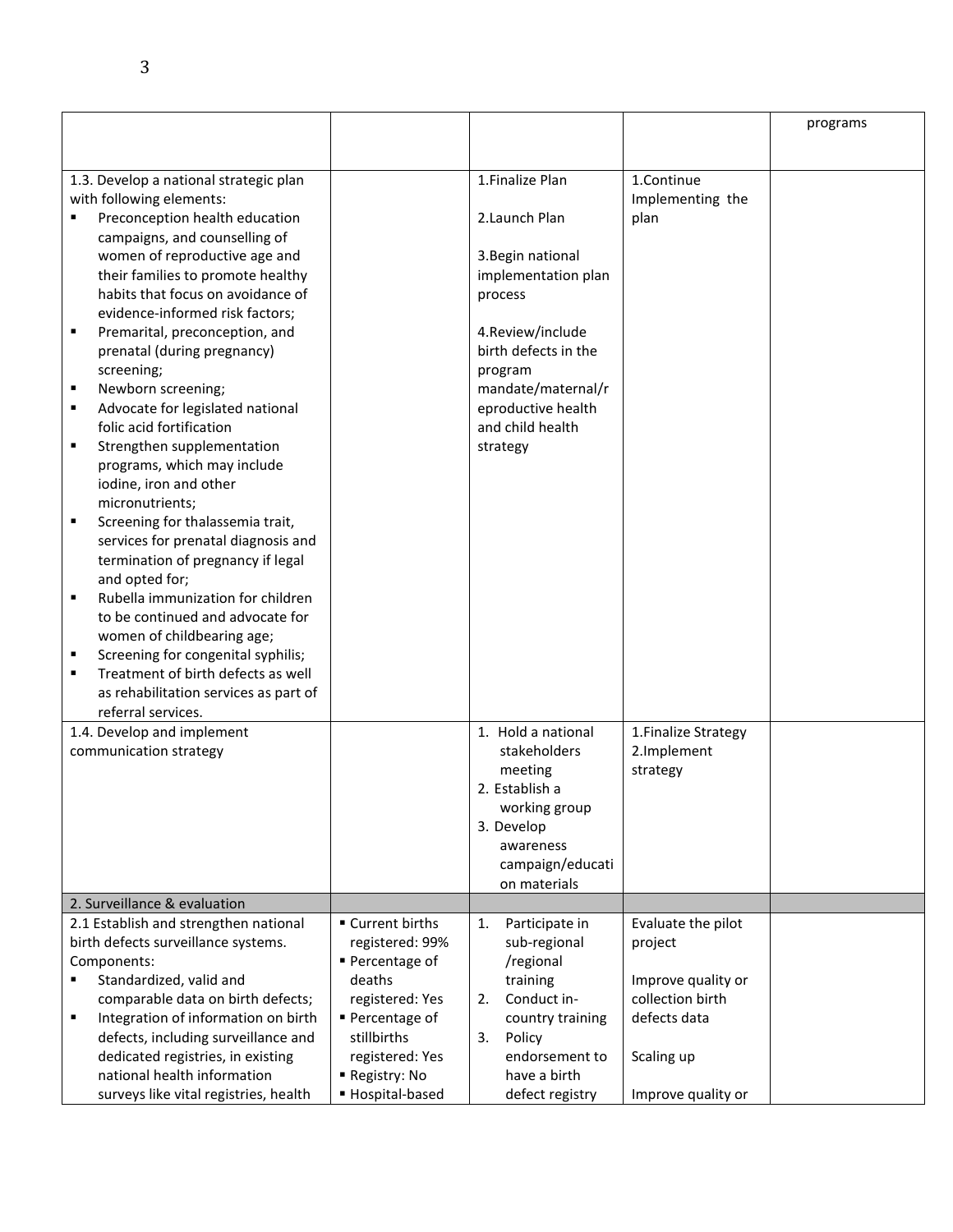| ٠<br>٠                     | management information system,<br>and demographic health surveys or<br>other platforms;<br>Development of national birth<br>defects surveillance system and<br>registries;<br>Collection of information on folate<br>and iron levels through biomarker<br>surveys.                                                                                                                                                                                                                                                                                                                                                                                                                                                               | health<br>information<br>survey: Yes<br>- Population-<br>based health<br>information<br>survey: No<br>Special surveys:<br>No<br><b>Surveillance</b><br>system: CD (STI,<br>HIV, VPD) | through vital<br>registration<br>systems<br>Establish<br>4.<br><b>National Birth</b><br><b>Defect Registry</b><br>in the central<br>and regional<br>hospitals and<br>expand further<br>Design and<br>5.<br>pretest of data<br>collection forms<br>Pilot in 1 main<br>6.<br>hospital (for 6<br>months) | collection birth<br>defect data t in the<br>health facilities at<br>all levels                                                                                                                                            |  |
|----------------------------|----------------------------------------------------------------------------------------------------------------------------------------------------------------------------------------------------------------------------------------------------------------------------------------------------------------------------------------------------------------------------------------------------------------------------------------------------------------------------------------------------------------------------------------------------------------------------------------------------------------------------------------------------------------------------------------------------------------------------------|--------------------------------------------------------------------------------------------------------------------------------------------------------------------------------------|-------------------------------------------------------------------------------------------------------------------------------------------------------------------------------------------------------------------------------------------------------------------------------------------------------|---------------------------------------------------------------------------------------------------------------------------------------------------------------------------------------------------------------------------|--|
| ٠<br>٠<br>٠<br>٠<br>٠<br>٠ | 2.2 Monitor, evaluate and report on<br>the effectiveness of birth defects<br>prevention activities. Components:<br>Availability of birth defects<br>prevention policy, training, health<br>education/communication efforts,<br>and access to services;<br>Cost effectiveness/benefits<br>analysis;<br>Effectiveness of and barriers to,<br>fortification and/or<br>supplementation programs<br>Assessment of coverage and levels<br>of fortification and/or<br>supplementation programs;<br>Evaluation of fortification and/or<br>supplementation programs<br>through assessment of specific and<br>measureable outcomes and<br>biomarkers;<br>Reporting through regular public<br>reports and published scientific<br>articles. |                                                                                                                                                                                      | 1. Develop<br>monitoring,<br>evaluation and<br>reporting system<br>as component of<br>national strategy<br>2. Select priority<br>projects for<br>monitoring,<br>evaluation and<br>reporting                                                                                                           | Monitor, evaluate<br>and report out on<br>select projects<br>Feedback loop for<br>modifications if<br>necessary<br>If fortification, then<br>quality assurance<br>and/or compliance<br>would be part of the<br>monitoring |  |
|                            | 3. Integration                                                                                                                                                                                                                                                                                                                                                                                                                                                                                                                                                                                                                                                                                                                   |                                                                                                                                                                                      |                                                                                                                                                                                                                                                                                                       |                                                                                                                                                                                                                           |  |
|                            | 3.1 Prioritize specific birth defects<br>based on local epidemiology and public<br>health importance, amenability to<br>prevention and availability of cost-<br>effective preventive interventions.                                                                                                                                                                                                                                                                                                                                                                                                                                                                                                                              |                                                                                                                                                                                      | Priorities:<br><b>CHD</b><br>1.<br><b>NTD</b><br>2.<br>3.<br>Thalassemia<br>Down Syndrome<br>4.<br>G6PD<br>5.<br>Children born to<br>6.<br>mothers with<br>GDM                                                                                                                                        |                                                                                                                                                                                                                           |  |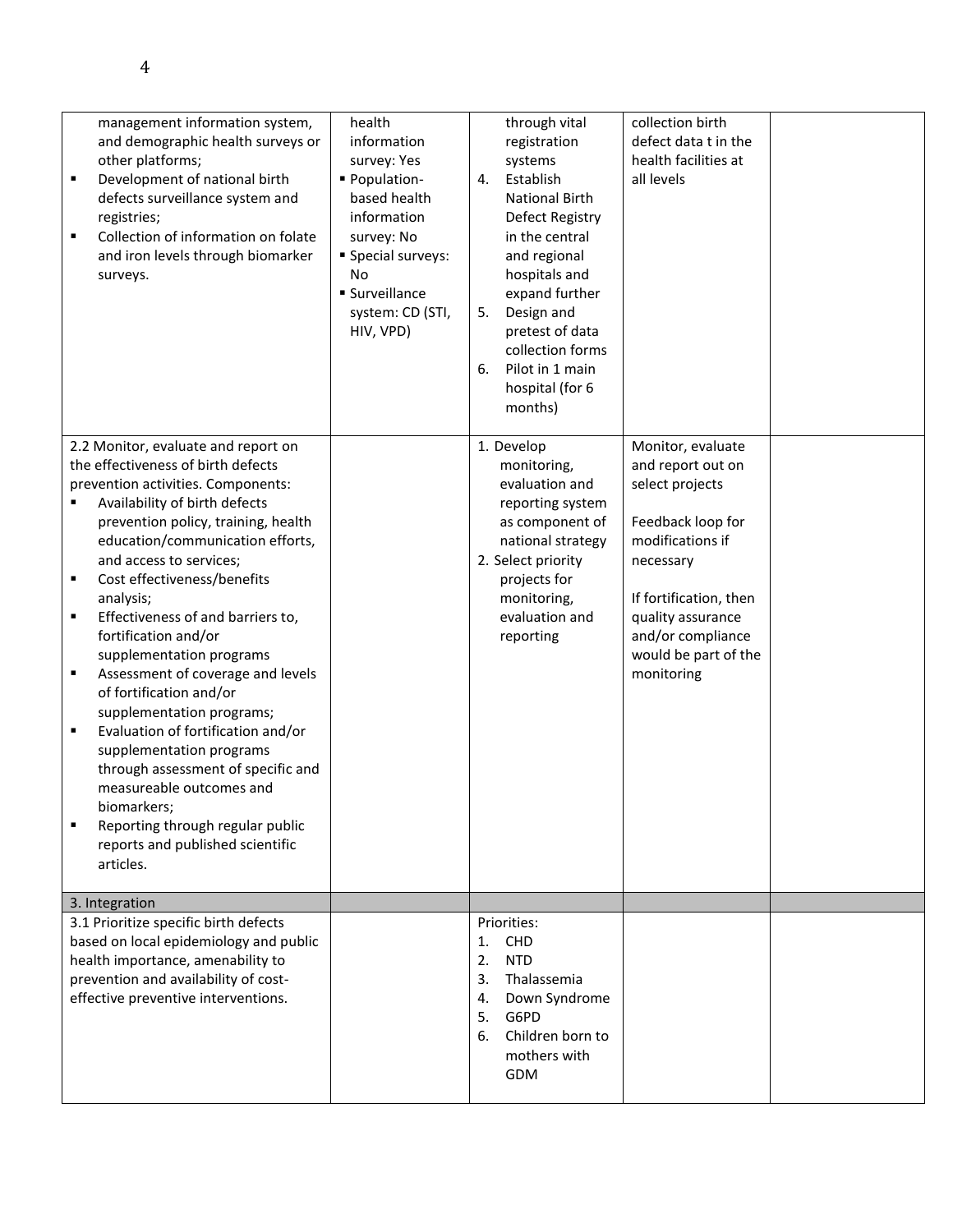| ٠                     | 3.2. Integrate food fortification and<br>supplementation programmes for:<br>Folic acid;<br>lodine;<br>Iron.                                                                                                                                                                                                                                                                                                                                                                                                                                                                                                                                                                                                                                                                                                                                                          | Current<br>fortification &<br>supplementation:<br>Adolescents: No<br>■ Pregnancy and<br>lactation: Yes<br>· Periconceptional:<br>No<br>Composition of<br>tablets: Iron 60<br>mg; Folic acid<br>0.4 <sub>mg</sub><br>■ Food<br>fortification: No                                                                                                                                                                                                                  | 1. Take the draft<br>Micronutrient<br>Policy forward<br>revise, update<br>and endorse the<br>document.                                                                                                                                                                                                                                                                                                                                                                                                                                                                                                                            | 1.Advocate for<br>checking quality of<br>jodized salt<br>imported to the<br>country as this salt<br>is only available for<br>households                                                                                                                                  |          |
|-----------------------|----------------------------------------------------------------------------------------------------------------------------------------------------------------------------------------------------------------------------------------------------------------------------------------------------------------------------------------------------------------------------------------------------------------------------------------------------------------------------------------------------------------------------------------------------------------------------------------------------------------------------------------------------------------------------------------------------------------------------------------------------------------------------------------------------------------------------------------------------------------------|------------------------------------------------------------------------------------------------------------------------------------------------------------------------------------------------------------------------------------------------------------------------------------------------------------------------------------------------------------------------------------------------------------------------------------------------------------------|-----------------------------------------------------------------------------------------------------------------------------------------------------------------------------------------------------------------------------------------------------------------------------------------------------------------------------------------------------------------------------------------------------------------------------------------------------------------------------------------------------------------------------------------------------------------------------------------------------------------------------------|--------------------------------------------------------------------------------------------------------------------------------------------------------------------------------------------------------------------------------------------------------------------------|----------|
|                       | 3.3. Include birth defects prevention                                                                                                                                                                                                                                                                                                                                                                                                                                                                                                                                                                                                                                                                                                                                                                                                                                | Current:                                                                                                                                                                                                                                                                                                                                                                                                                                                         | ■ Evaluate current                                                                                                                                                                                                                                                                                                                                                                                                                                                                                                                                                                                                                | Propose<br>$\circ$                                                                                                                                                                                                                                                       |          |
| ٠<br>٠<br>٠<br>٠<br>٠ | and control interventions in:<br>Adolescent and school health<br>programmes, including rubella<br>immunization, counseling for<br>prevention of consanguineous<br>marriage and screening for<br>thalassemia;<br>Pre-pregnancy programmes,<br>including health promotion,<br>screening for familial diseases,<br>thalassemia, diabetes and referral<br>for care and counselling. In<br>addition, supplementation<br>programs with folic acid and iron<br>should be considered;<br>Antenatal care and child birth<br>programmes, including screening<br>for anaemia, syphilis, rhesus blood<br>group, individual risk by family<br>history and Down syndrome;<br>Family planning<br>Newborn screening programmes,<br>including newborn examination for<br>birth defects and congenital<br>hypothyroidism;<br>Immunization programme,<br>including rubella immunization | Rubella vaccine:<br>Given at 18<br>months as MMR<br>■ Education and<br>awareness to:<br>$\circ$ Avoid<br>pregnancy $> 35$<br>years: Yes<br>o Avoid<br>teratogens: Yes<br>■ Antenatal<br>screening: Yes<br>Ultrasonography<br>screening: yes<br>■ Newborn<br>screening:<br>Selectively<br>■ Population<br>screening for<br>Thalassemia,<br>etc.: No<br>■ Prenatal<br>diagnosis:<br>Sample sent<br>Abroad<br>■ Medical<br>termination of<br>pregnancy: 120<br>days | interventions and<br>identify process for<br>inclusion/expansio<br>n, etc:<br>· Thalassemia:<br>o Preparation for<br>prenatal<br>diagnosis<br>■ Newborn<br>screening:<br>Development of<br>$\circ$<br>national protocols<br>Advocacy to policy<br>$\circ$<br>makers at national<br>level<br>Socialization birth<br>$\circ$<br>defects for<br>healthcare<br>providers (Tiny<br><b>Hearts</b><br>Association)<br><b>Education and</b><br>$\circ$<br>training for health<br>care providers<br>Strengthen<br>$\circ$<br>programmes of<br>newborn<br>screening (e.g.<br>Congenital<br>hypothyroidism<br>where facilities<br>available) | Thalassemia bill<br>for endorsement<br>Establish prenatal<br>$\circ$<br>diagnosis at the<br>central level<br>Establish<br>$\circ$<br>newborn<br>screening<br>facilities at<br>Central<br>Establish<br>$\circ$<br>newborn<br>screening<br>mechanism for<br>other regions. |          |
|                       |                                                                                                                                                                                                                                                                                                                                                                                                                                                                                                                                                                                                                                                                                                                                                                                                                                                                      |                                                                                                                                                                                                                                                                                                                                                                                                                                                                  |                                                                                                                                                                                                                                                                                                                                                                                                                                                                                                                                                                                                                                   |                                                                                                                                                                                                                                                                          |          |
|                       | 3.4. Include birth defects prevention in                                                                                                                                                                                                                                                                                                                                                                                                                                                                                                                                                                                                                                                                                                                                                                                                                             | Current:                                                                                                                                                                                                                                                                                                                                                                                                                                                         | Include the existing                                                                                                                                                                                                                                                                                                                                                                                                                                                                                                                                                                                                              | Implement the                                                                                                                                                                                                                                                            | Evaluate |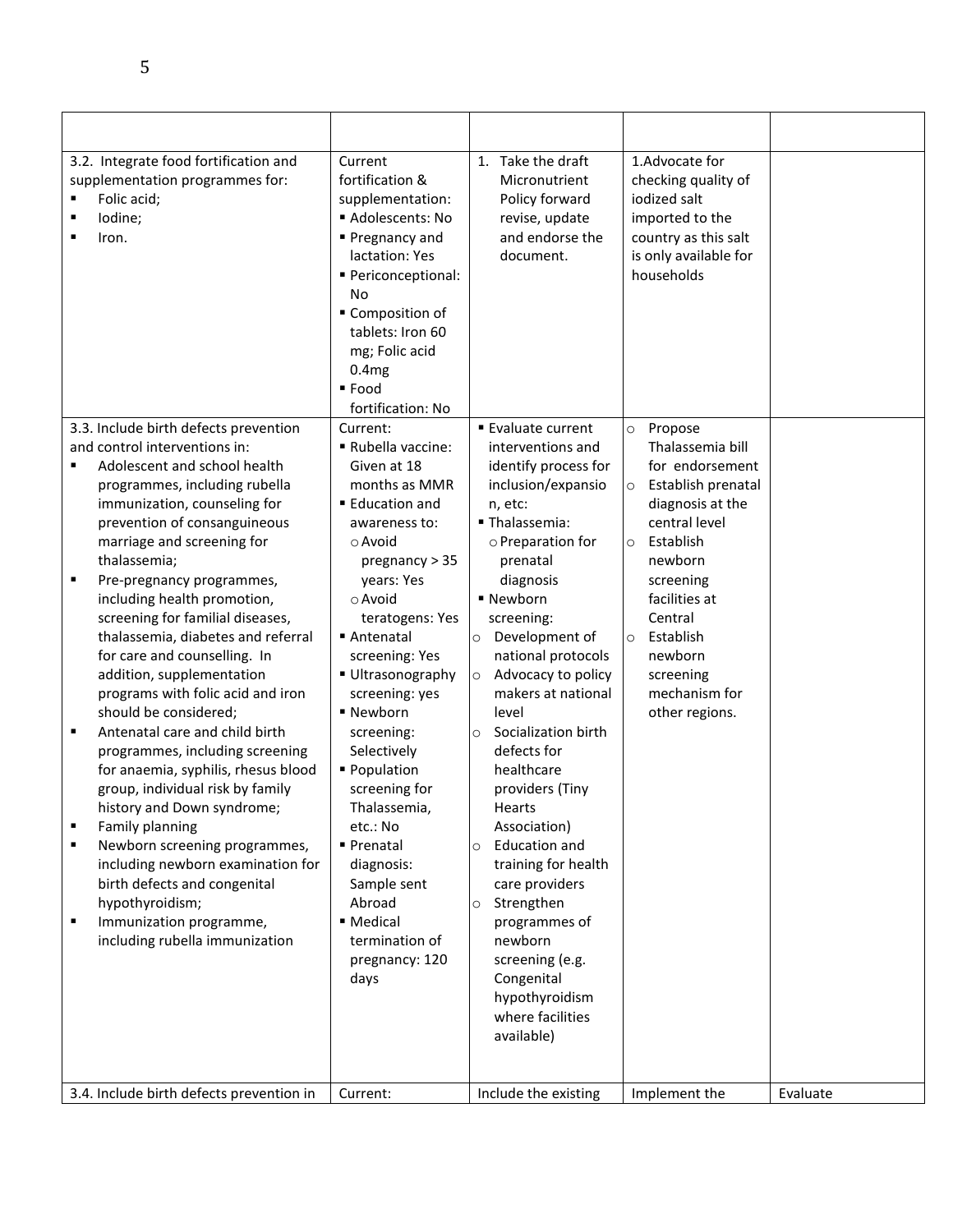| non-communicable disease<br>programmes, such as:<br>Avoidance of tobacco use and<br>exposure to second hand smoke<br>during pregnancy;<br>Avoidance of alcohol during<br>٠<br>pregnancy;<br>Detection and control of diabetes<br>٠<br>mellitus before and after<br>conception.                                                                                                                                                                                                                                                                                                                                                                                                                                                                                       | Harmful use of<br>tobacco and<br>exposure during<br>pregnancy: Yes<br>Use of alcohol<br>among women:<br>Yes<br>Detection Type 2<br>diabetes: Yes                                                                                                                                                | opportunities in the<br>national plan<br>Identify<br>opportunities to<br>expand in the<br>national plan                                                                                                                                                                                                             | plans                                                                                                                                                                                                                                                                                                                                                            |                       |
|----------------------------------------------------------------------------------------------------------------------------------------------------------------------------------------------------------------------------------------------------------------------------------------------------------------------------------------------------------------------------------------------------------------------------------------------------------------------------------------------------------------------------------------------------------------------------------------------------------------------------------------------------------------------------------------------------------------------------------------------------------------------|-------------------------------------------------------------------------------------------------------------------------------------------------------------------------------------------------------------------------------------------------------------------------------------------------|---------------------------------------------------------------------------------------------------------------------------------------------------------------------------------------------------------------------------------------------------------------------------------------------------------------------|------------------------------------------------------------------------------------------------------------------------------------------------------------------------------------------------------------------------------------------------------------------------------------------------------------------------------------------------------------------|-----------------------|
| 3.5 Strengthen referral services for<br>treatment, surgery and rehabilitation<br>of children with birth defects                                                                                                                                                                                                                                                                                                                                                                                                                                                                                                                                                                                                                                                      | Current:<br>■ Family support<br>programs: Yes<br>■ Corrective<br>surgeries and/or<br>rehabilitation<br>programs: Yes<br>with limitations<br>and referras<br>Community<br>rehabilitation<br>programs: Yes<br>■ Parent<br>organizations:<br>Yes<br>$\blacksquare$ List of<br>Stakeholders:<br>Yes | Develop<br>protocol/include in<br>national plan<br>Conduct workshop<br>on Birthdefects<br>training for 10<br>healthfacilities                                                                                                                                                                                       | Implement the<br>protocol<br>Conduct workshop<br>on Birthdefects<br>training for 10<br>healthfacilities                                                                                                                                                                                                                                                          | Evaluate the protocol |
| 4. Capacity                                                                                                                                                                                                                                                                                                                                                                                                                                                                                                                                                                                                                                                                                                                                                          |                                                                                                                                                                                                                                                                                                 |                                                                                                                                                                                                                                                                                                                     |                                                                                                                                                                                                                                                                                                                                                                  |                       |
| 4.1. Improve national capacity for birth<br>defects policies and programmes.<br>Components:<br>Multisectoral national planning,<br>٠<br>strategy development and<br>implementation;<br>Programme management training<br>٠<br>for national focal points, offices,<br>working groups;<br>Training on preconception health<br>$\blacksquare$<br>education campaigns and<br>counselling;<br>Training on premarital,<br>$\blacksquare$<br>preconception, prenatal, and<br>newborn screening;<br>Development and implementation<br>$\blacksquare$<br>of mandatory, legislated national<br>folic acid fortification and<br>supplementation programs for<br>NTD prevention as well as<br>fortification with other<br>micronutrients and iron (for<br>prevention of anaemia). |                                                                                                                                                                                                                                                                                                 | 1. Include in<br>national strategic<br>plan-health<br>master plan<br>2. Participant in<br>regional,<br>subregional or<br>national trainings<br>3. Participate in<br>train the trainers<br>4. Sensitization of<br>health care<br>providers on birth<br>defects through<br>ongoing in-<br>service eduction<br>program | Conduct national<br>training:<br>Programme<br>٠<br>management<br>Preconception<br>٠<br>health<br>education<br>campaigns and<br>counselling;<br>Premarital,<br>٠<br>preconception,<br>prenatal, and<br>newborn<br>screening<br>Supplementatio<br>٠<br>n (and<br>fortification if a<br>consideration)<br>Educate and<br>٠<br>orient<br>community<br>health workers | Evaluate              |